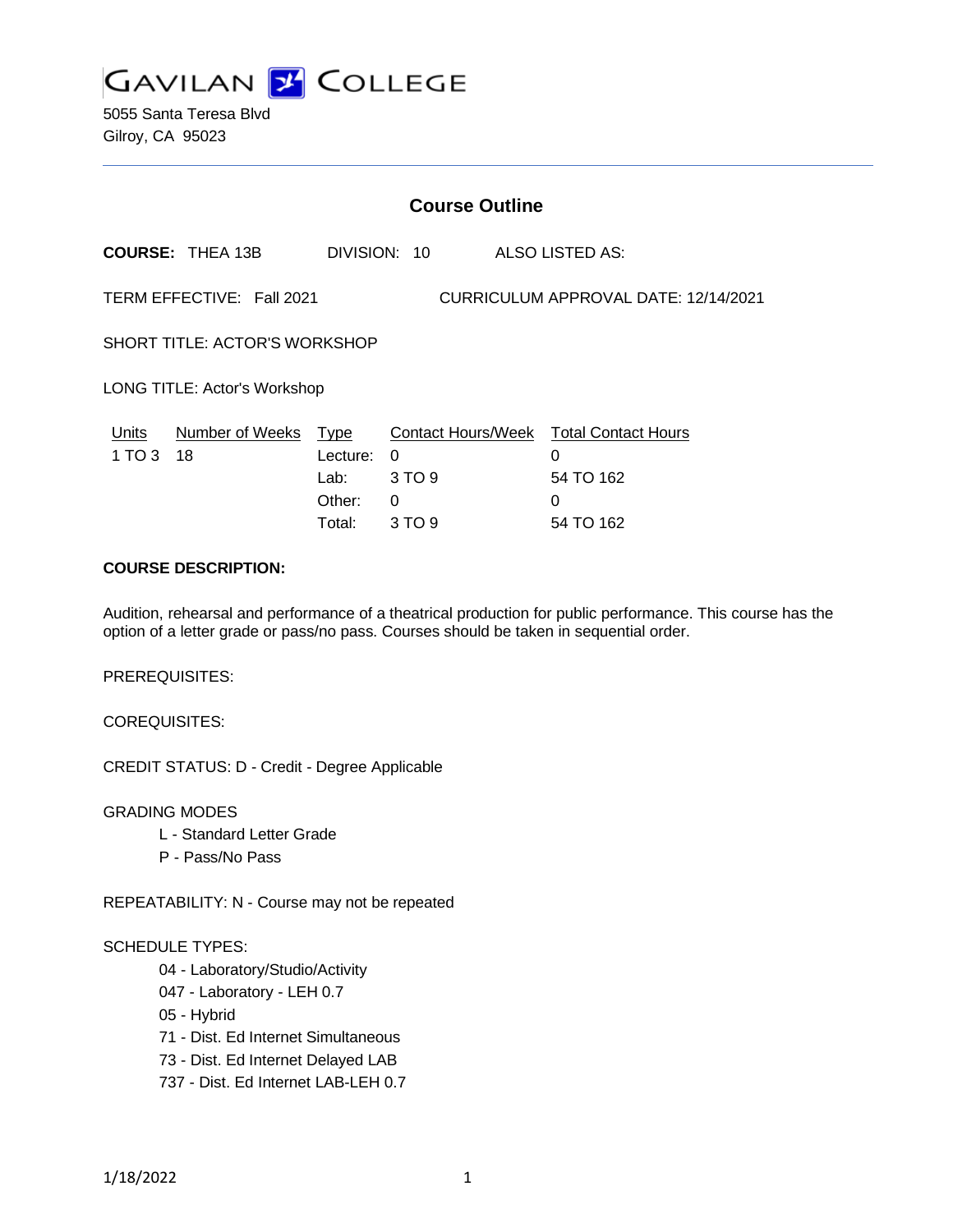# **STUDENT LEARNING OUTCOMES:**

By the end of this course, a student should:

- 1. Create, rehearse, research and perform a character in a theatrical production.
- 2. Compare and contrast the technical theatre production values in a variety of venues.

## **COURSE OBJECTIVES:**

By the end of this course, a student should:

- 1. Evaluate and analyze a script for rehearsal and performance.
- 2. Create and dramatize the behavioral life of a character in rehearsal and performance.
- 3. Apply basic skills and methods to performing a role on stage.

4. Use and maintain basic production elements such as props, costumes, and furniture to create the world of a chosen play.

#### **CONTENT, STUDENT PERFORMANCE OBJECTIVES, OUT-OF-CLASS ASSIGNMENTS**

Curriculum Approval Date: 12/14/2021

Note: Content of course varies depending on which production is selected.

2 ? 6 Hours

Introduction to the Class. Theatre and the world of the play: text and context. Topics: How to read a play text. The art of acting:

introduction to physical and vocal warm-ups.

#### 4 ? 12 Hours

Auditions and Casting. Understanding the casting process. Workshops on audition techniques and coldreading skills. Assignment: Memorize and rehearse a monologue for auditions.

#### 8 ? 24 Hours

Forming an Ensemble. First read-through of performance text with cast. Table work with cast/class to discover the meaning of the text. Ensemble exercises to develop sense of unity within class/cast. The world of the play and author. Introduction to the history and socio-economic background of playwright/play text. The context of the play within the cannon of dramatic lit., where applicable. Student assignment: presentation on specific historic aspect/event of the play. Ex: Shakespeare's Globe theatre, Elizabethan England, Master of the Revels, etc.

#### 8 ? 24 Hours

Introduction to rehearsal techniques including blocking and character development. Develop vocal and physical warm-ups. Development of character including vocal and physical adjustments. Introduction of any special skills/captivities needed for production: dance, singing, acrobatics, juggling, etc. Ex: Commedia dell'arte and the art of improvisation, masks and character work. Assignment: Write a 5-6 page character biography for your character, including education, socio-economic class, family and trade/employment.

# 12 ? 36 Hours

The text on stage: creating a believable world for the characters and audience. Rehearsal of play text continues including memorization of blocking, lines and stage business. Students master rehearsal techniques and characters. Assignment: Complete performance journal including: beat break-down for each scene, objective or goal for each beat, and a 100 word paragraph about where the character was before they enter each scene.

#### 8 ? 24 Hours

Introduction to technical rehearsals. Rehearsals of the play text continue, adding supplemental technical support (lights, sound, music, special effects) as well as costumes and properties.

### 10 ? 34 Hours

Public Performances of the play. Assignment: Performances.

#### 2 hours

Final: Performance Journal and Critique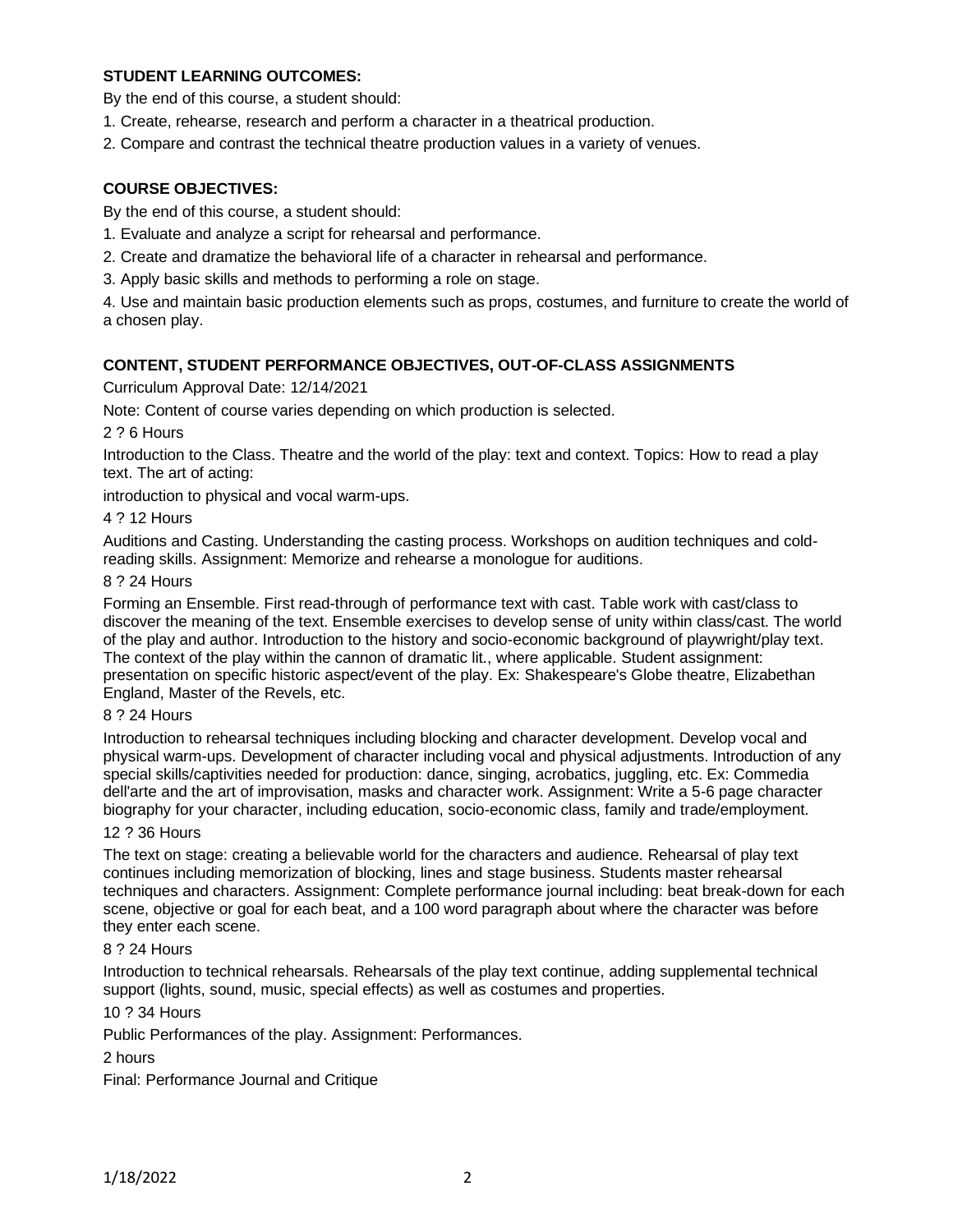# **METHODS OF INSTRUCTION:**

This course requires student actors to perform a play before an audience. Instruction centers around the rehearsal and performance of the play selected for the semester. The play is produced and directed using professional standards. The director guides the production from auditions to rehearsal and performance, giving instant feedback to the ensemble of student actors.

## **METHODS OF EVALUATION:**

Writing assignments Evaluation Percent 10 Evaluation Description 10% - 20% Critique

Problem-solving assignments Evaluation Percent 10 Evaluation Description 10% - 20% Character work/journal assignments

Skill demonstrations Evaluation Percent 40 Evaluation Description 30% - 50% Class Performance/s, Performance Exams

Other methods of evaluation Evaluation Percent 40 Evaluation Description 30% - 50% Final Group Project, Participation

## **REPRESENTATIVE TEXTBOOKS:**

?The Playboy of the Golden West?, M. Isabel Cruz, (currently unpublished), 2020. ISBN:

Rationale: Please Note: Each term we select and research a different play for 13 A-D. Past productions/texts include: The Taming of the Shrew (Shakespeare), Godspell, A Funny Thing Happened on the Way to the Forum and Lend Me a Tenor. Play texts are supplemented by background/history readings supplied by the instructor.

12th Grade Verified by: JLH

Different Every Night: Rehearsal and Performance Techniques for Actors and Directors: Freeing the Actor, Mike Alfreds, Nick Hern Books, 2017.

ISBN: 1854599674

Rationale: This is the C-ID recommended textbook.

12th Grade Verified by: Publisher

### **RECOMMENDED MATERIALS:**

Cohen, Robert; Acting One/Acting Two; McGraw/Hill; 2015. This is the textbook used in THEA 12A Acting I and THEA 12B Acting II.